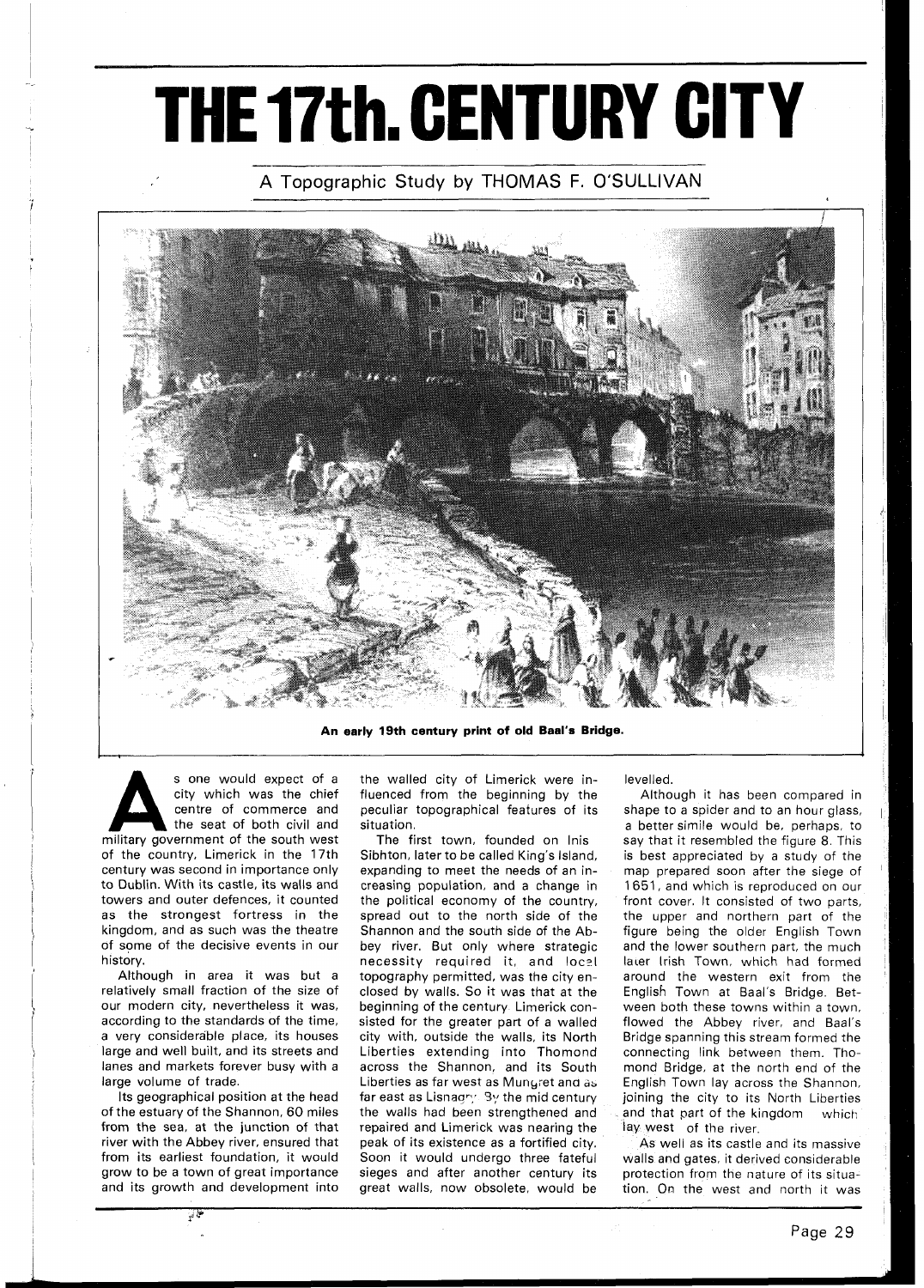protected by the Shannon, on the east and south by the Abbey river, and again in the south and south west by low lying marshy lands. No great heights dominated it, and during the greater part of the year the flooded lands of Groody in the north and east,' with Ballinacurra in the west, presented almost insurmountable barriers. The only land approach suitable for heavy transport, then open to the city, lay along the limestone ridge projecting into the town from the south east.

While the English Town had been enclosed by walls since at least as early as the 12th century, the work of erecting walls around the lrish Town, or Base Town, as it was called by the English, was begun only about 1395, and it was finally enclosed about the end of the 15th century. In contemporary maps the walls are shown as being high and strong, and protected at nearly regular intervals by towers. Fortified gates guard the roads entering the city, and around the whole was a great fosse or ditch. Outlying defence works protected the walls.

The most important work in the fortified city was the great castle of King John, or, as it was variously called, "The Castle of Limerick", or the "Queen's Castle". Built in the reign of King John, it stood on the side of the Shannon near the north end of the English town, guarding the river fords and Thomond Bridge and dominating the Thomond shore, the King's Island, and the town itself. This great fort of rectangular shape had three round towers and in the corner facing the town was a massive bulwark or platform of masonry with 6 pieces of artillery. Even to-day the castle is in a good state of preservation, and except for its massive masonry platform, which has long been demolished, part of most of the buildings, shown in an excellent map of 1611, still remain. Unfortunately, some years ago it was seen fit to fill the castle yard with rather inappropriate dwelling houses. The castle itself stood a siege five weeks before it fell to the lrish army in 1642 and although severely damaged then, by both artillery, and mining and counter-mining, it was soon put into good repair to play again a prominent part in the sieges of 1651 and 1690-1.

The town wall ran northward from the castle along the river front to the Island Gate, thence back south east, almost paralleling Island Road, Peter's Cell, and St. Francis Abbey to the Abbey river to Baal's Bridge, thence along the side of the river to the key or harbour, near the present County Court House and from that north again to the castle. In the lrish Town it ran from Baal's Bridge and the nearby East Water Gate to the Black Battery, thence west by St. John's Gate to the Devil's Tower, (1) thence north again to Mungret Gate and West Water Gate and Baal's Bridge. The extent of the works at both St. John's and West Water gates may be judged from their descriptions in the Civil Survey of 1654. The former is described as the citadel about St. John's Gate, which contained a great stone house with a cross house, the great castle on the gate, and a large plot of ground made use of as a citadel. Part of these buildings are now in St. John's Hospital and traces of more can be seen in the grounds. The works at Water Gate consisted of a great "Sytadle", about its gate, containing nine houses, and Water Gate Castle.

In all, the town walls had a circumference of about three miles and enclosed an area of some 70 acres. Inside this walled area, forming as it were the spine of the English and lrish Towns, was the Main Street (or High Street), running from Thomond Bridge in the former to St. John's Gate in the latter. This street included the present Nicholas Street, Mary Street, Baal's Bridge, Broad Street and John Street. Paralleling the Main Street in the English Town on the east was St. Dominick's Street. Lanes crossing the streets at right angles ran from the walls on the Shannon to those fronting on the Little Island and the Abbey river. In the lrish Town the principal thoroughfares were Broad Street, John Street and Mungret Street. These led to the gates of the same names, through which ran the roads rising to the higher ridge of limestone in the south and east, along which ran highways connecting the town with the rest of the country. Outside the walls, to the left of St. John's Gate, was the market place and on the right the main road led to Kilmallock by way of the present Garryowen and Greenhills. To the left a road (present Pennywell) led to Groody and Newcastle. Beside this latter road, near the present Good Shepherd Convent, was the Gallows Green, where the saintly Bishop, Albert Terence O'Brien, and his heroic companions were executed after the city had been yielded to Ireton.

The names of the old lanes are of interest and, indeed, many of them survive to the present day. Some of the principal ones were: Creagh Lane, Jenkin's Lane, Tholsel Lane, Monk's Lane, Hemlin's Lane, Abbey Lane, Fish Lane, Bishop's Lane, Flag Lane, Gaol Lane and Whitehorse Lane.

The gates of the English Town, beginning at Thomond Bridge, and following clockwise the circuit of the walls, were:-

Thomond. Thomond Bridge. Island. St. Peter Cell. Abbey North (or Little Island) Gaol Lane. Fish Lane.

Baal's Bridge North. Creagh Lane. Bow Lane. Castle Water Gate.

New Gate is shown in Speed's Map as lying across the main street at Newgate Lane.

The gates in the lrish Town, beginning at Baal's Bridge, were:-

> Baal's Bridge South. East Watergate. St. John's. Mungret. West Watergate.

The bridges of Limerick, two in number, were both structures of some antiquity, and if narrow, were strong and well built. Thomond Bridge, dating possibly from 12 10, was a fine level structure on 14 arches with a fortified gateway at the city end, and a castellated gateway and drawbridge at the seventh arch from the city end. Baal's Bridge, joining both parts of the city, was probably erected early in the 14th century. It was a structure of 5 small arches. Although Speed's Map does not show houses on it, an earlier map of about 1590, (2) shows at least one house on each side and a fortified gate at either end. The Civil Survey enumerates two houses on the north side of the bridge. It had been known previously as the Tyde Bridge (or Tide, Thy, Thye), and its position as the connecting link between the English and lrish Towns, on their main streets, and also on the route for all traffic to and from Thomond, ensured that it was the busiest part of the city and one of the most congested.

While the parochial divisions of the city are outside the scope of this paper a short note on them is necessary. The English Town contained the whole of the parish of St. Mary and part of the parishes of St. Munchin and St. Nicholas. lrish Town contained the greater part of St. John's parish and a part of St. Michael's. In the North Liberties adjoining the city, were part of St. Munchin's and part of St. Nicholas' parishes, and in the South Liberties the parish of St. Michael and part of that of St. Nicholas. In the South-east Liberties was St. Patrick's.

Just as the castle dominated the fortified city, the Cathedral Church of St. Mary, almost in the centre of the English Town, was the most prominent of all the civil and ecclesiastical buildings. Founded at the end of the 12th century by King Donal O'Brien, extensively re-built and extended in the 13th and again in the late 15th centuries, it has withstood the rigours of war and the ravages of time, and is today still in use as a Cathedral. After the surrender of the city to lreton much of its property was plundered and some of its ornaments defaced. The maps of the period show that the Cathedral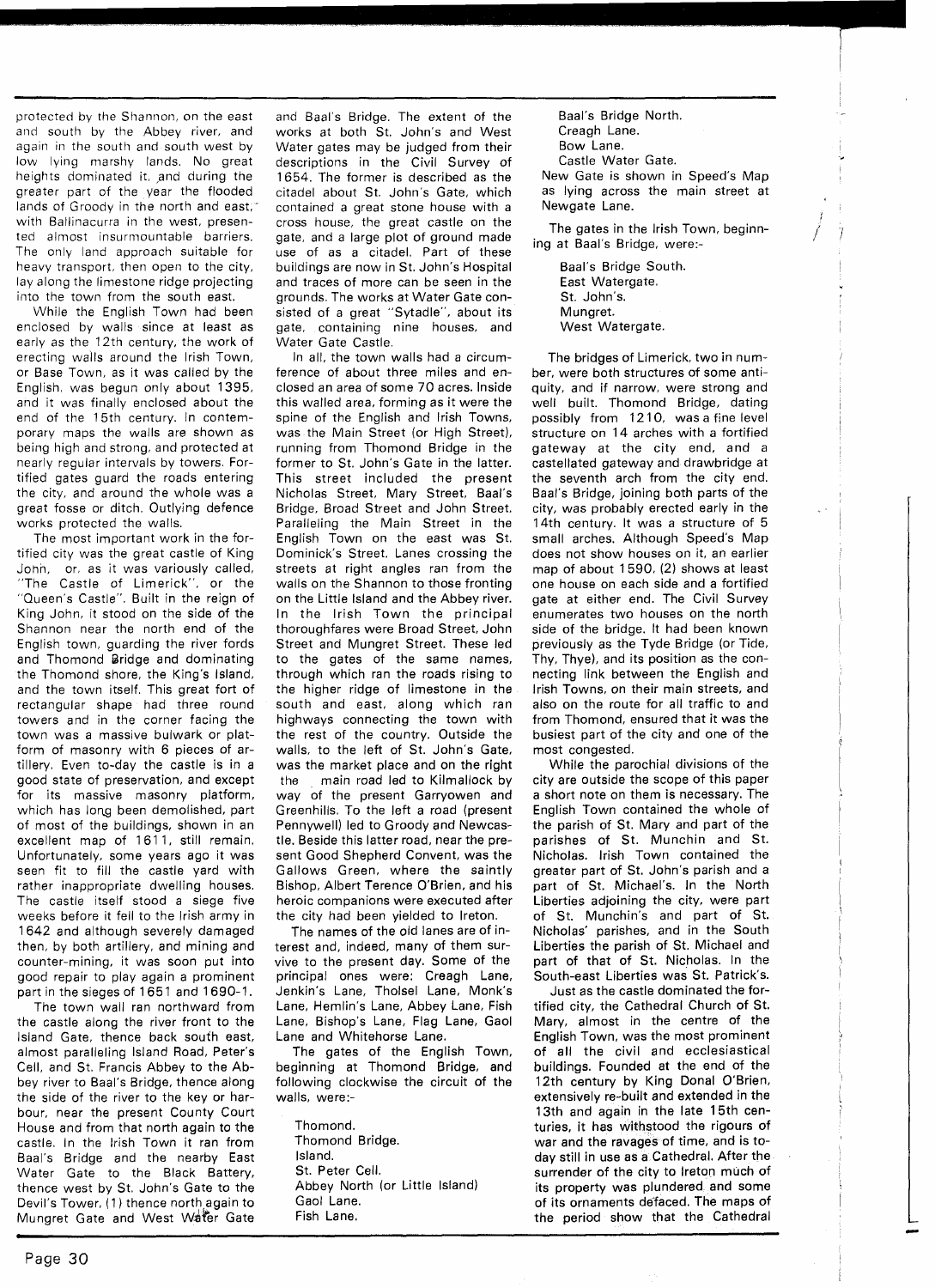buildings occupied much more ground than they do to-day. The Dean's House and the College adjoined the church to the north, the bishop's house and garden lay between Thomond Bridge and the Island Gate, with the town wall separating them from the river.

Other notable ecclesiastical buildings in the English Town were: St. Francis Abbey, St. Peter's, St. Dominick's and the church of St. Nicholas. This latter was situated at Newgate Lane and the present Nicholas Street, between the Cathedral and the castle, and from its graveyard the lrish army began to tunnel their mines in the siege of the castle of 1642. In the lrish Town were St. John's Church, near the Cathedral, and St. Michael's, near Watergate. This church stood without the walls on an island in the foreshore of the south side of the Abbey river, the ditch surrounding it connected with that river and the town moat. The church

buildings were destroyed probably during the siege operations of 1690-1. The island has long since ceased to be, since early in the 18th century the increase in commerce caused new quays to be built on the south shore of the Abbey river. As the city, by 1760, had ceased to be a fortress, the levelling of the walls was begun. Six years later saw the demolition of West Watergate and its adjoining walls; the whole area was soon filled in, new streets and<br>houses were built on what had once been the muddy foreshores and lowlying fields. To-day, the site of old St. Michael's is more than a hundred yards from the river side.

The principal public buildings were situated in the English Town, including the Tholsel, in Mary Street, the old City Courthouse, in Quay Lane, or Bridge Street, as it is now called, the old County Courthouse in St. Francis Abbey, and the Exchange, adjoining the Cathedral, erected in 1672. In the lrish

Town, the Shambles Castle, near John's Gate and Thomcore Castle, near Mungret Gate, were occupied as citadels in 1654.

Along the Main Street and other principal streets, especially in the English Town, the houses of the leading citizens, mostly built of stone, gave the city an appearance of strength citadels in 1654.<br>
Along the Main Street and other<br>
principal streets, especially in the<br>
English Town, the houses of the<br>
leading citizens, mostly built of stone,<br>
gave the city an appearance of strength<br>
and dignity. The their battlemented walls, were so impressive that Limerick was known as the "City of Castles". Dineley described them, rather grandiosely as tall, and built of black and polished marble, and he also described the streets as being paved with black marble. The black basaltic stone of the district takes a high polish and it is probable that at least some of the exterior work was polished, and that the same stone, broken to small size, was used to pave the streets. (4) That the houses were large structures, there can be no doubt,